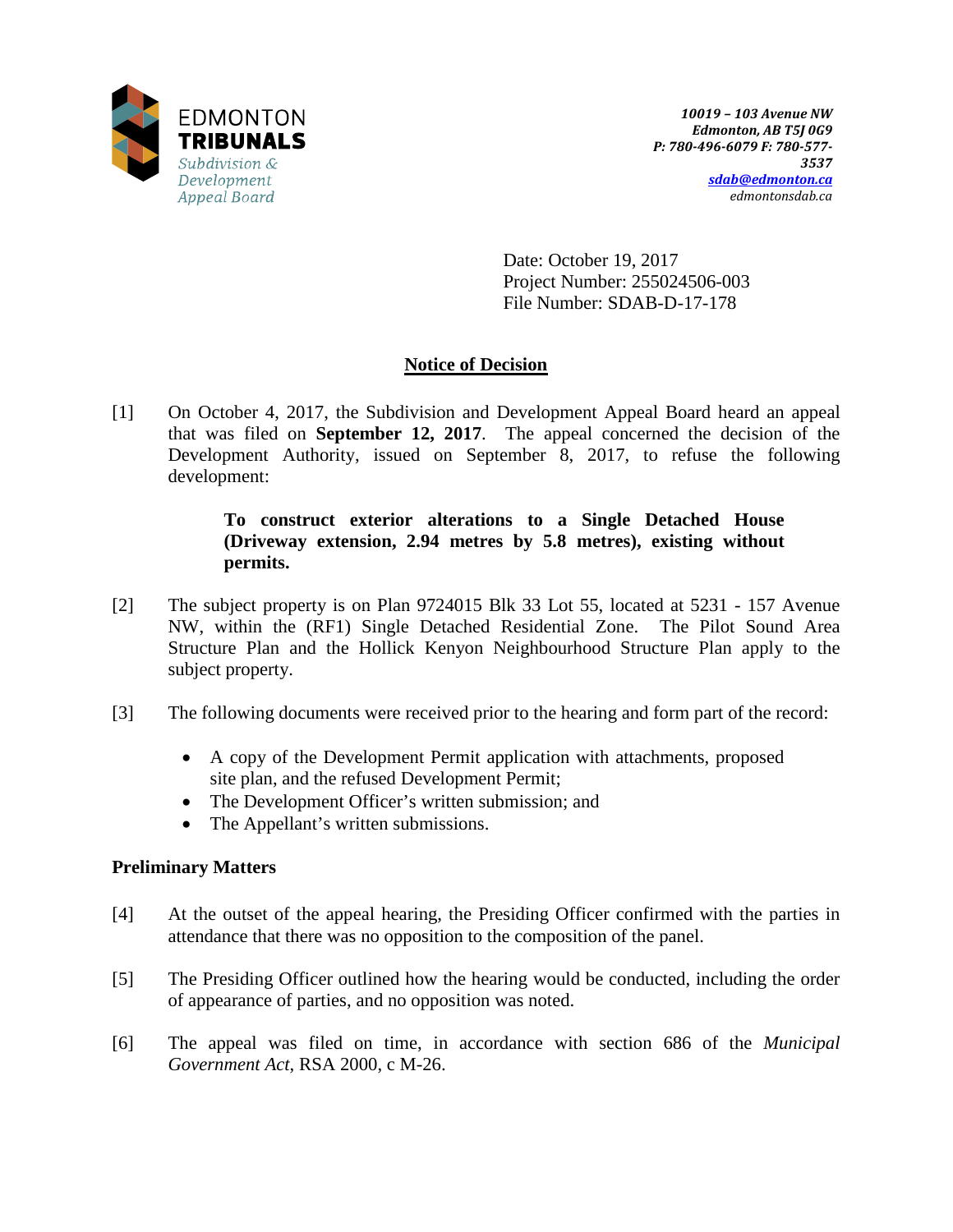### **Summary of Hearing**

- *i) Position of the Appellants, Mr. & Mrs. Coley:*
- [7] The driveway was extended in 2009 to provide additional parking for their children while they lived at home. Running extension cords over the sidewalk in the winter created a safety concern and a friend recommended extending the driveway.
- [8] They discussed the possibility with their adjoining neighbour who did not have any concerns. At the time they researched the driveway requirements and did not find any restrictions or permit requirement for the extension.
- [9] Numerous other driveway extensions existed in their neighbourhood at the time and they proceeded to hire a professional company to pour the concrete.
- [10] Vehicles are not parked on the driveway extension during the summer.
- [11] Mr. and Mrs. Coley provided the following information in response to questions from the Board:
	- a) Their house is currently up for sale.
	- b) The driveway extension leads to an area between their house and the neighbour's house. There is a gate located on that side that provides access to the rear yard.
	- c) There is not enough space to park a vehicle between the driveway extension and the driveway on their neighbour's property.
	- d) If the appeal is allowed they are prepared to comply with the recommended conditions of the Development Officer.
	- e) Their driveway is characteristic of other driveway extensions in their neighbourhood as evidenced by the submitted photographs.
	- f) Snow is cleared onto the grass located between their driveway and the adjacent driveway. If there is a large amount of snow it is cleared onto their front yard.
	- g) The driveway extension is sloped to provide adequate drainage.
	- *ii) Position of the Development Authority:*
- [12] The Development Authority provided a written submission and did not attend the hearing.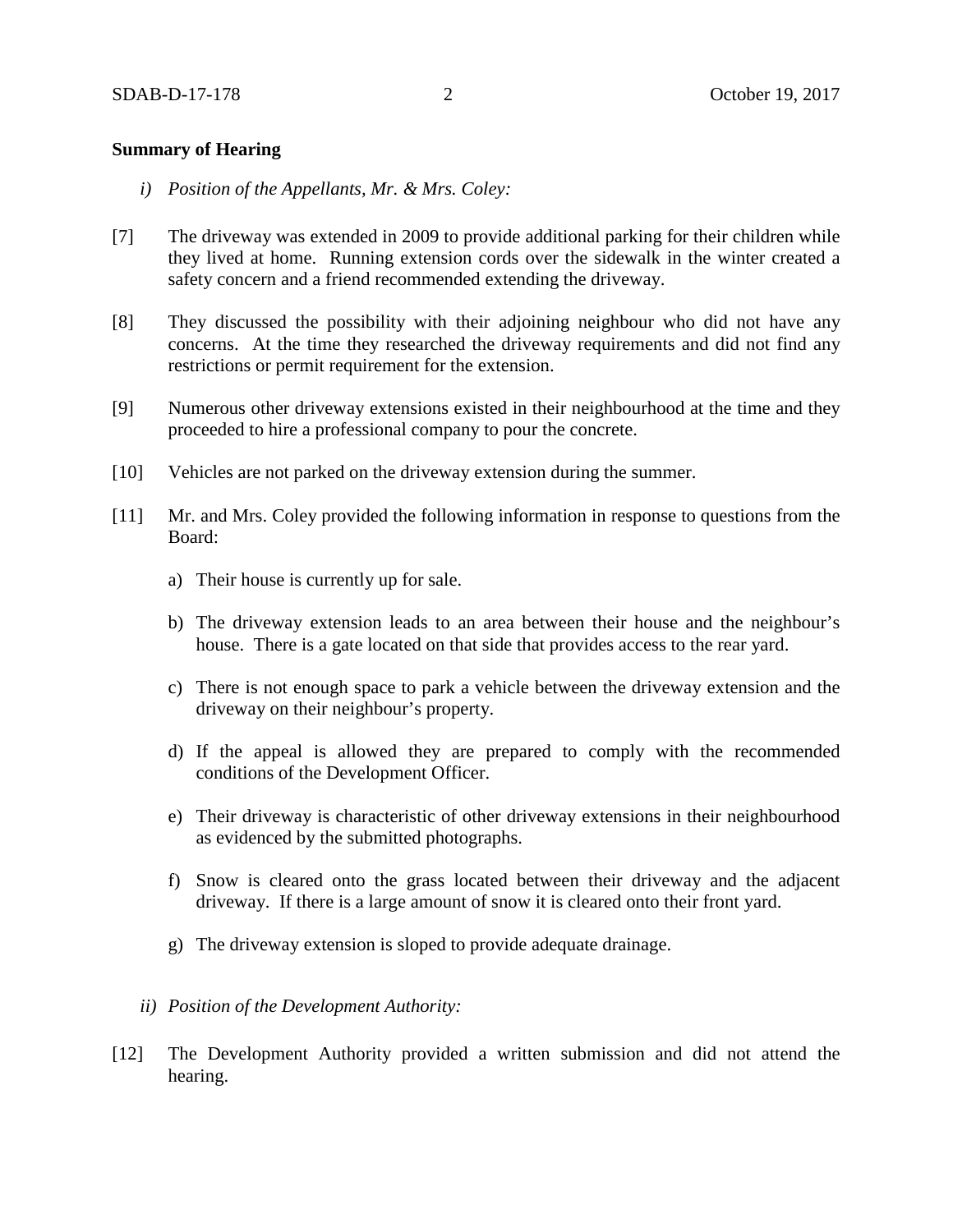#### **Decision**

- [13] The appeal is **ALLOWED** and the decision of the Development Authority is **REVOKED**. The development is **GRANTED** as applied for to the Development Authority, subject to the following **CONDITION**:
	- 1. Parking is not allowed in the required Front Yard as per the yellow highlighted extension shown on the approved site plan.

### **Reasons for Decision**

- [14] The proposed Driveway extension is Accessory to Single Detached Housing, which is a Permitted Use in the (RF1) Single Detached Residential Zone.
- [15] The Board accepts the evidence provided by the Appellant that reasonable efforts were made to determine whether or not a Development Permit was required before hiring a contractor to extend the Driveway in 2009.
- [16] Section 6.1(31) of the *Edmonton Zoning Bylaw* defines a Driveway as "an area that provides access for vehicles from a public or private roadway to a Garage or Parking Area and does not include a Walkway."
- [17] Section 6.1(122) of the *Edmonton Zoning Bylaw* defines a Walkway as "a path for pedestrian circulation that cannot be used for vehicular parking".
- [18] Based on the evidence provided that the Driveway extension provides access to the Rear Yard through a gate on the northeast side of the Garage and the imposition of a condition that parking is not permitted in the required Front Yard, the Board deems the proposed development to be a "Walkway", pursuant to section 6.1(122).
- [19] The Board finds that the Driveway extension has existed for 8 years without any known complaints or concerns. The most affected property owner has provided written support. There were no letters received in opposition to the proposed development and no one appeared in opposition.
- [20] Based on a review of the photographic evidence provided, the proposed development is characteristic of other similar Driveway extensions that exist in this neighbourhood.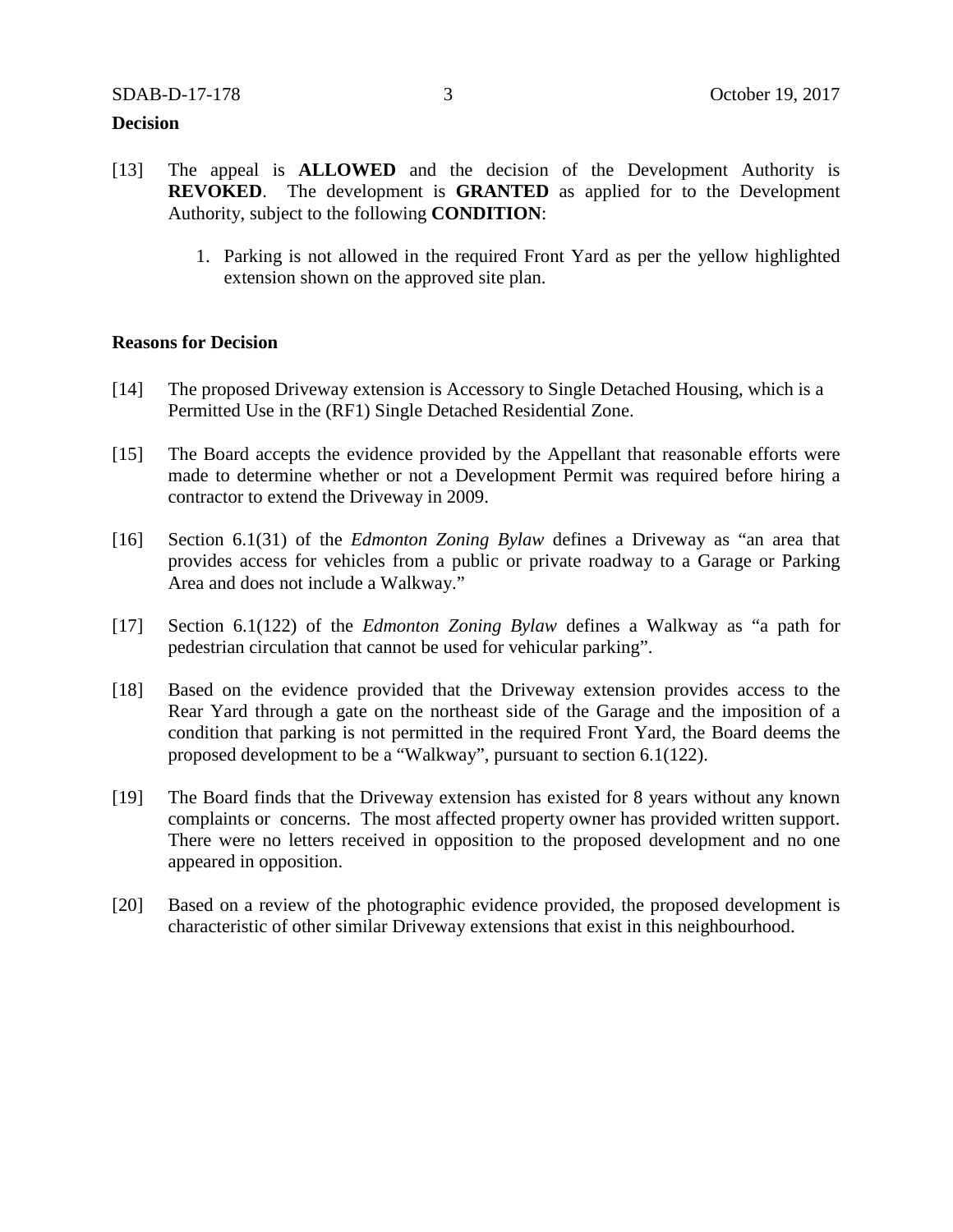[21] For all of the above reasons, it is the opinion of the Board, that the proposed development will not unduly interfere with the amenities of the neighbourhood nor materially interfere with or affect the use, enjoyment or value of neighbouring parcels of land.

> Mr. V. Laberge, Presiding Officer Subdivision and Development Appeal Board

Board members in attendance: Ms. D. Kronewitt-Martin, Mr. R. Hachigian, Mr. J. Wall, Mr. N. Somerville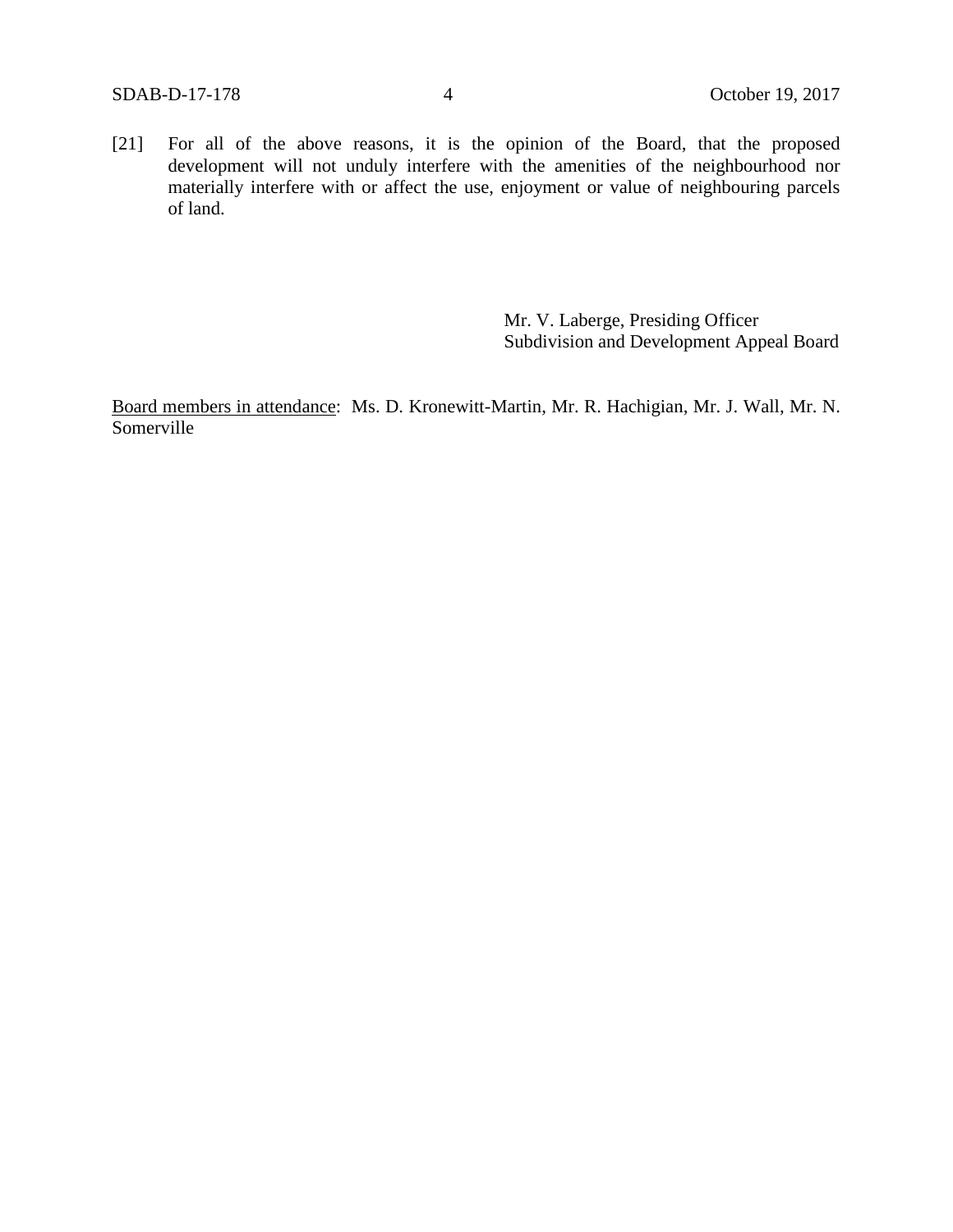## **Important Information for the Applicant/Appellant**

- 1. This is not a Building Permit. A Building Permit must be obtained separately from the Sustainable Development Department, located on the 2nd Floor, Edmonton Tower, 10111 – 104 Avenue NW, Edmonton, AB T5J 0J4.
- 2. Obtaining a Development Permit does not relieve you from complying with:
	- a) the requirements of the *Edmonton Zoning Bylaw*, insofar as those requirements have not been relaxed or varied by a decision of the Subdivision and Development Appeal Board,
	- b) the requirements of the *Alberta Safety Codes Act*,
	- c) the *Alberta Regulation 204/207 – Safety Codes Act – Permit Regulation*,
	- d) the requirements of any other appropriate federal, provincial or municipal legislation,
	- e) the conditions of any caveat, covenant, easement or other instrument affecting a building or land.
- 3. When an application for a Development Permit has been approved by the Subdivision and Development Appeal Board, it shall not be valid unless and until any conditions of approval, save those of a continuing nature, have been fulfilled.
- 4. A Development Permit will expire in accordance to the provisions of section 22 of the *Edmonton Zoning Bylaw, Bylaw 12800*, as amended.
- 5. This decision may be appealed to the Alberta Court of Appeal on a question of law or jurisdiction under section 688 of the *Municipal Government Act*, RSA 2000, c M-26. If the Subdivision and Development Appeal Board is served with notice of an application for leave to appeal its decision, such notice shall operate to suspend the Development Permit.
- 6. When a decision on a Development Permit application has been rendered by the Subdivision and Development Appeal Board, the enforcement of that decision is carried out by the Sustainable Development Department, located on the 2nd Floor, Edmonton Tower, 10111 – 104 Avenue NW, Edmonton, AB T5J 0J4.

*NOTE: The City of Edmonton does not conduct independent environmental checks of land within the City. If you are concerned about the stability of this property for any purpose, you should conduct your own tests and reviews. The City of Edmonton, when issuing a development permit, makes no representations and offers no warranties as to the suitability of the property for any purpose or as to the presence or absence of any environmental contaminants on the property.*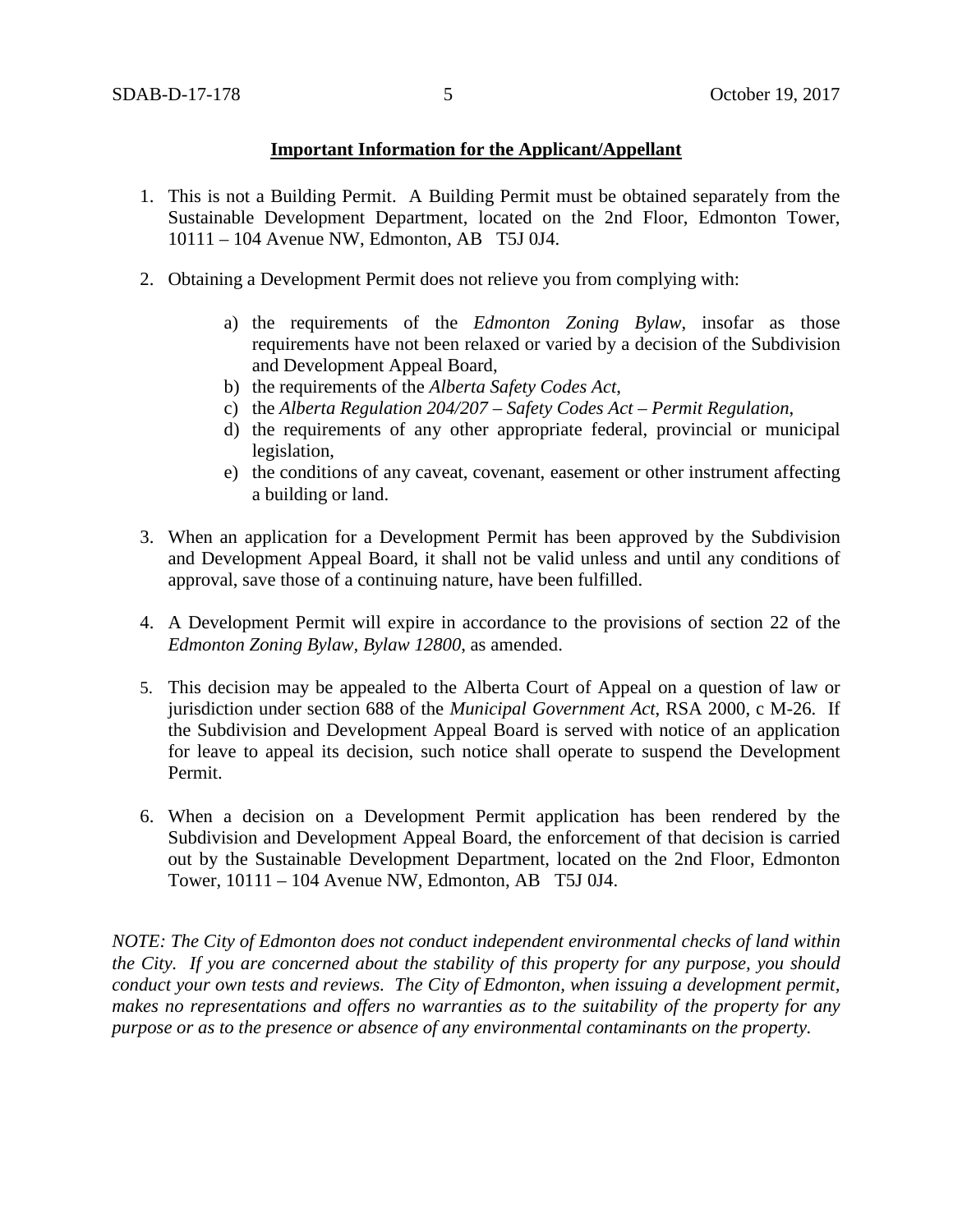

Date: October 19, 2017 Project Number: 246474011-001 File Number: SDAB-D-17-179

## **Notice of Decision**

[1] On October 4, 2017, the Subdivision and Development Appeal Board heard an appeal that was filed on **September 7, 2017**. The appeal concerned the decision of the Development Authority, issued on August 30, 2017, to refuse the following development:

> **To construct a Single Detached House with an Unenclosed Front Porch (8.18 metres by 1.46 metres), fireplace, rear attached Garage and Basement Development (NOT to be used as an additional Dwelling).**

- [2] The subject property is on Plan 6054HW Blk 7 Lot 17, located at 14368 92 Avenue NW, within the (RF1) Single Detached Residential Zone. The Mature Neighbourhood Overlay applies to the subject property.
- [3] The following documents were received prior to the hearing and form part of the record:
	- A copy of the Development Permit application with attachments, proposed plans, and the refused Development Permit;
	- The Development Officer's written submission;
	- The Appellant's written submissions including community consultation; and
	- An on-line response in support of the proposed development.

## **Preliminary Matters**

- [4] At the outset of the appeal hearing, the Presiding Officer confirmed with the parties in attendance that there was no opposition to the composition of the panel.
- [5] The Presiding Officer outlined how the hearing would be conducted, including the order of appearance of parties, and no opposition was noted.
- [6] The appeal was filed on time, in accordance with section 686 of the *Municipal Government Act*, RSA 2000, c M-26.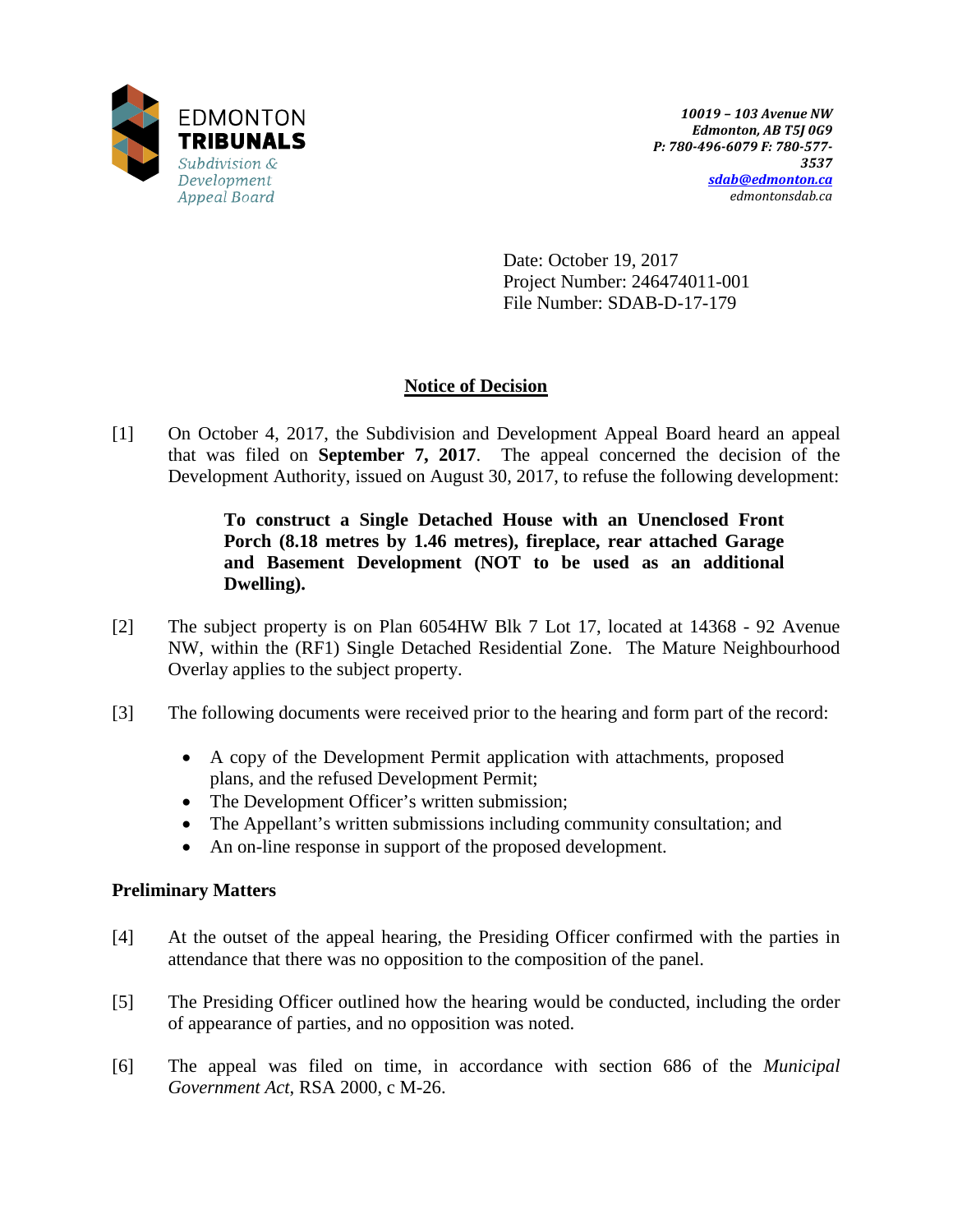### **Summary of Hearing**

- *i) Position of the Appellants, Mr. F. Rajwani & Mrs. N. Rajwani:*
- [7] Mr. F. Rajwani and Mrs. N. Rajwani chose the design for their development after seeing a house with a rear attached garage in their neighbourhood.
- [8] The attached rear garage has been included in the design because of the convenience and added security that it will provide to them and their family.
- [9] The house has been designed to meet their long term needs, including the possibility of accommodating their parents with an additional bedroom in the basement. The proposed attached garage will also provide easy access in this situation.
- [10] Overwhelming support was received from all of the neighbours who responded and reside within the 60-metre notification radius. None of the neighbours objected to the proposed development.
- [11] The development permit application and the refusal were based on the previous requirements of the Mature Neighbourhood Overlay which was amended on September 1, 2017.
- [12] Based on the amendments, they were only required to provide feedback from properties that abut the subject site. All of these property owners were contacted and support the proposed development.
- [13] The impact of the proposed development on abutting neighbours was considered throughout the design process. Individually, the house and garage would not require any variances. It is only the 3.6 metre long breezeway that connects the garage to the house that has resulted in the required two variances.
- [14] The breezeway was designed with a vaulted ceiling in order to reduce the height from grade compared to the adjacent house and mitigate any massing or sun shadow impact. The peak height of the breezeway is approximately 4.3 metres from grade, which is less than the height of an existing tree on that side of the property.
- [15] The results of the sun shadow impact study were reviewed to illustrate that the difference in shadowing on the adjacent property to the east with the breezeway connecting the garage to the house. The difference between the shadowing created by the proposed development and a house and a detached garage that would not require any variances is minimal.
- [16] In their opinion, a 6-foot high fence and the existing mature trees will create shadowing during the evening hours.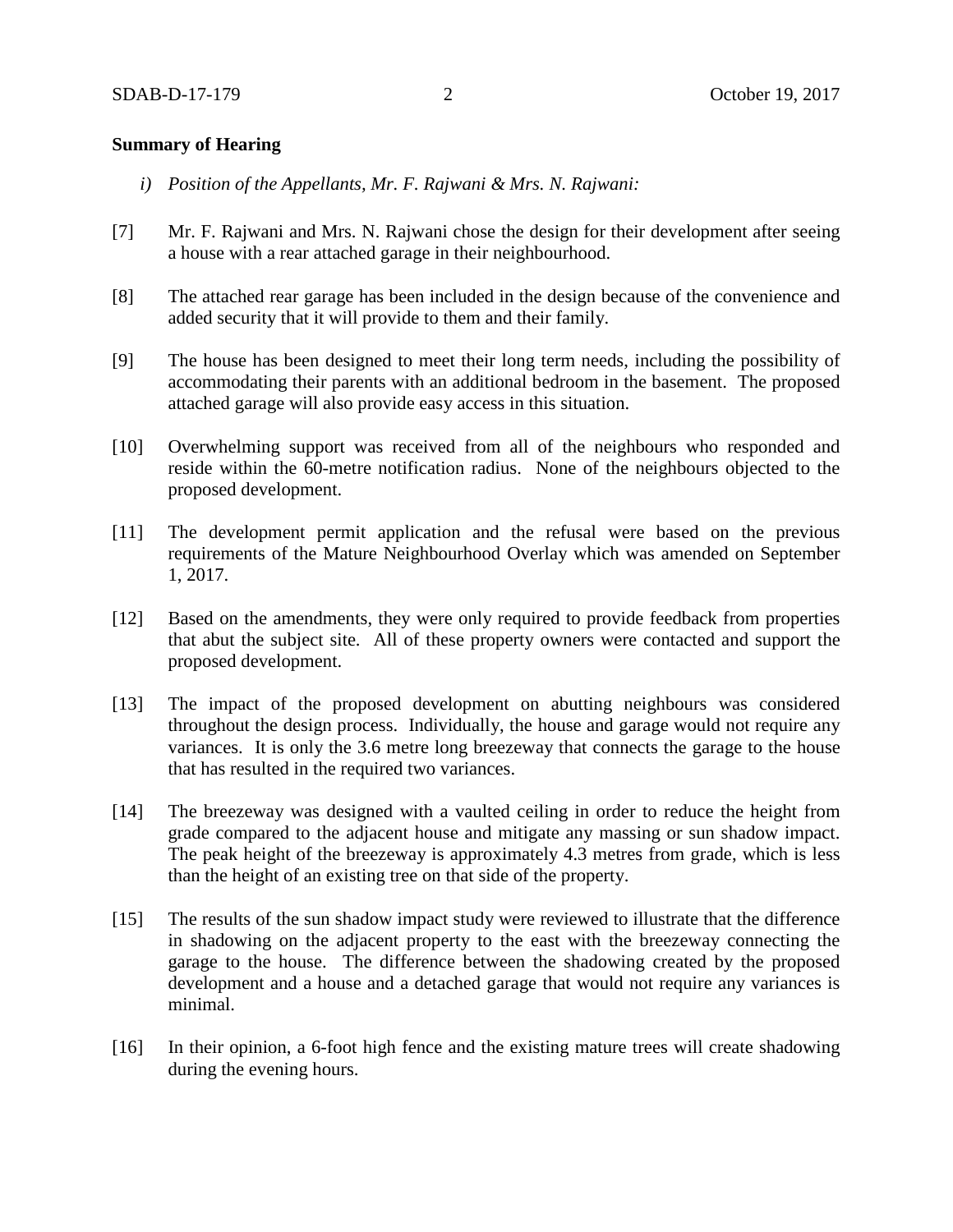- [17] Rear attached garages were allowed on corner lots at the time of application and initial review before the *Edmonton Zoning Bylaw* was amended on September 1, 2017.
- [18] The subject corner lot is only 100 feet deep while the majority of corner lots are between 110 and 120 feet deep.
- [19] The proposed design maximizes the outdoor amenity space.
- [20] Mr. and Mrs. Rajwani provided the following information in response to questions from the Board:
	- a) They attempted to contact everyone within the 60 metre radius. The elevation drawings and plans were reviewed and the required variances were explained. If they were unable to contact the property owner on the second attempt, a letter with their contact information was left in the mailbox.
	- b) They currently do not have any landscaping plans for the side of the house with the unbroken wall.
- [21] Mr. Rajwani questioned the inclusion of section 140.4(16) in Condition No. 8 that was recommended by the Development Officer because it pertained to a development regulation for the RF3 Zone.
- [22] In their opinion, the information on inclusive design contained in section 4 of the Development Officer's written submission is not relevant to their application.
- [23] The Presiding Officer acknowledged the concern but advised that the Development Officer must consider hardship, which is a different test to the Board. The Board's test is contained in section 687(3) of the *Municipal Government Act.*
	- *ii) Position of the Development Authority:*
- [24] The Development Authority provided a written submission and did not attend the hearing.

### **Decision**

[25] The appeal is **ALLOWED** and the decision of the Development Authority is **REVOKED**. The development is **GRANTED** as applied for to the Development Authority.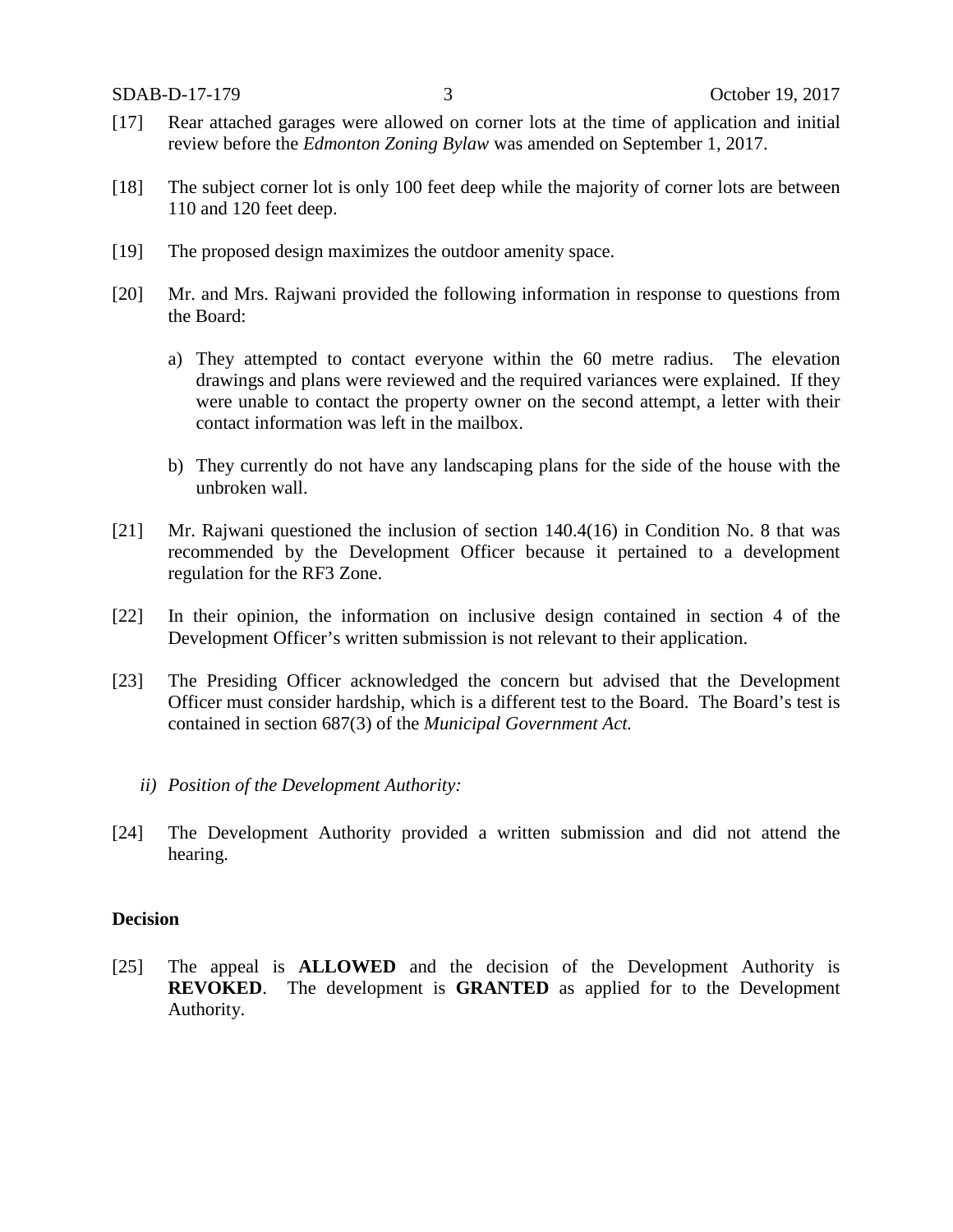- [26] In granting the development the following variances to the *Edmonton Zoning Bylaw* are allowed:
	- 1. The minimum required Rear Setback is 12.19 metres (40 percent of Site depth). The proposed Rear Setback is 1.22 metres and a deficiency of 10.97 metres is allowed. (Section 814.3(4)).
	- 2. Section 814.3(19) is waived to allow a rear attached Garage.

### **Reasons for Decision**

- [27] The proposed development, a Single Detached House is a Permitted Use in the (RF1) Single Detached Residential Zone.
- [28] The Board has considered the appeal and based its decision on the amendments included in Bylaw 18013 that came into effect on September 1, 2017.
- [29] The requirement of section 814.3(19) have been waived because the Board considered the subject Site as a Corner Lot, the Garage doors face the rear lane and the proposed development was supported by the most affected property owner to the east. The Board also notes that there is a park located across 92 Avenue to the south, which will mitigate the impact of the variances required for the proposed breezeway on residential properties.
- [30] The Board notes that the proposed House and Garage individually, do not require any variances to the requirements of the *Edmonton Zoning Bylaw*. It is only the proposed breezeway that connects the Garage to the House that results in both of the required variances.
- [31] The Board accepts the findings of the Sun Shadow Impact Study that the proposed breezeway will have a minimal impact on the shadowing that will occur on the adjacent property to the east. The existing mature trees and a 1.83-metre high fence create a similar shadowing on the adjacent property.
- [32] The Board notes the extensive community consultation undertaken by the Appellant and the overwhelming support of property owners who reside within the 60-metre notification radius. There were no letters in opposition and no one attended in opposition to the proposed development.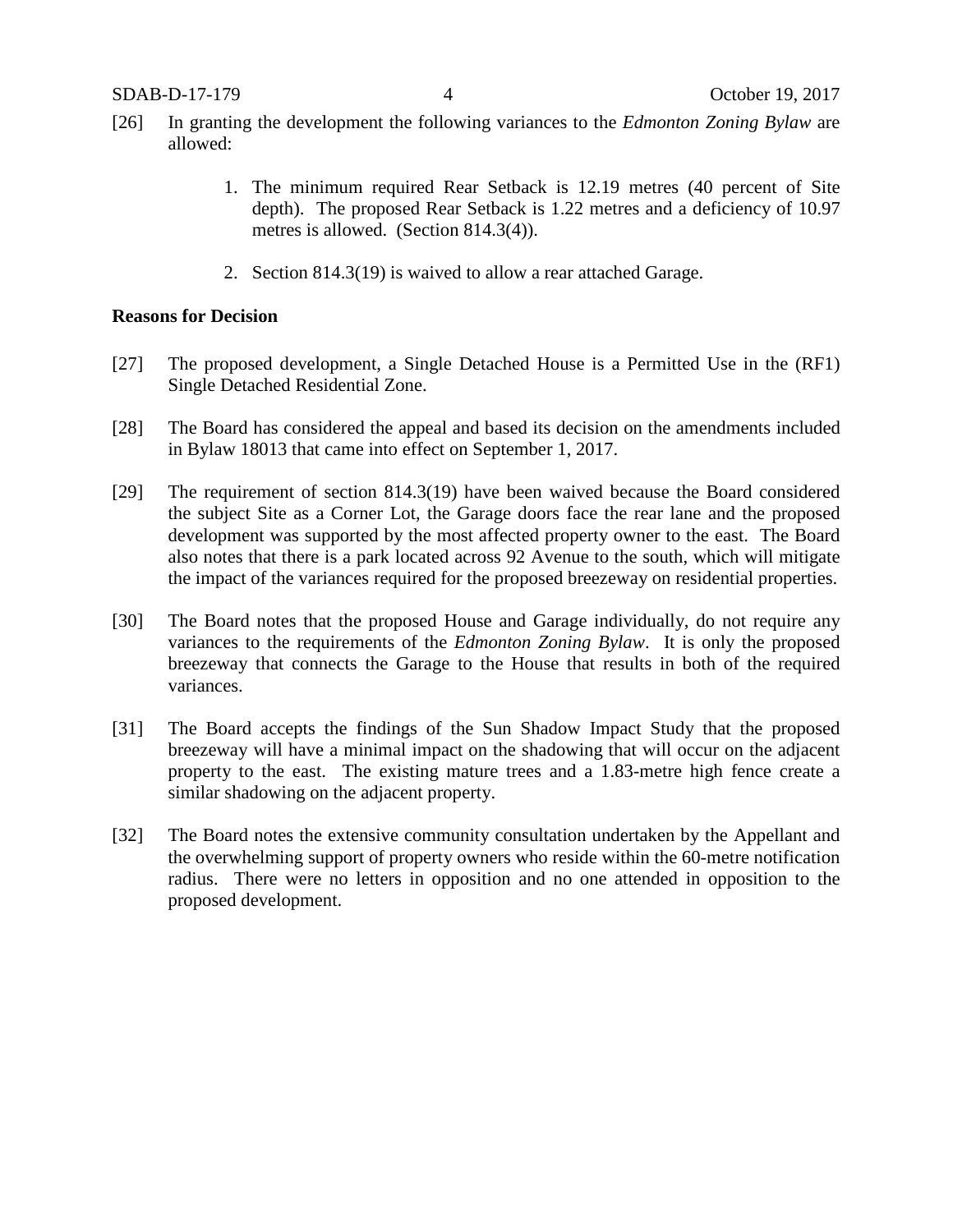SDAB-D-17-179 5 October 19, 2017

[33] For all of the above reasons, it is the opinion of the Board, that the proposed development will not unduly interfere with the amenities of the neighbourhood nor materially interfere with or affect the use, enjoyment or value of neighbouring parcels of land.

> Mr. V. Laberge, Presiding Officer Subdivision and Development Appeal Board

Board members in attendance: Mr. J. Wall, Mr. R. Hachigian, Mr. N. Somerville, Ms. D. Kronewitt-Martin